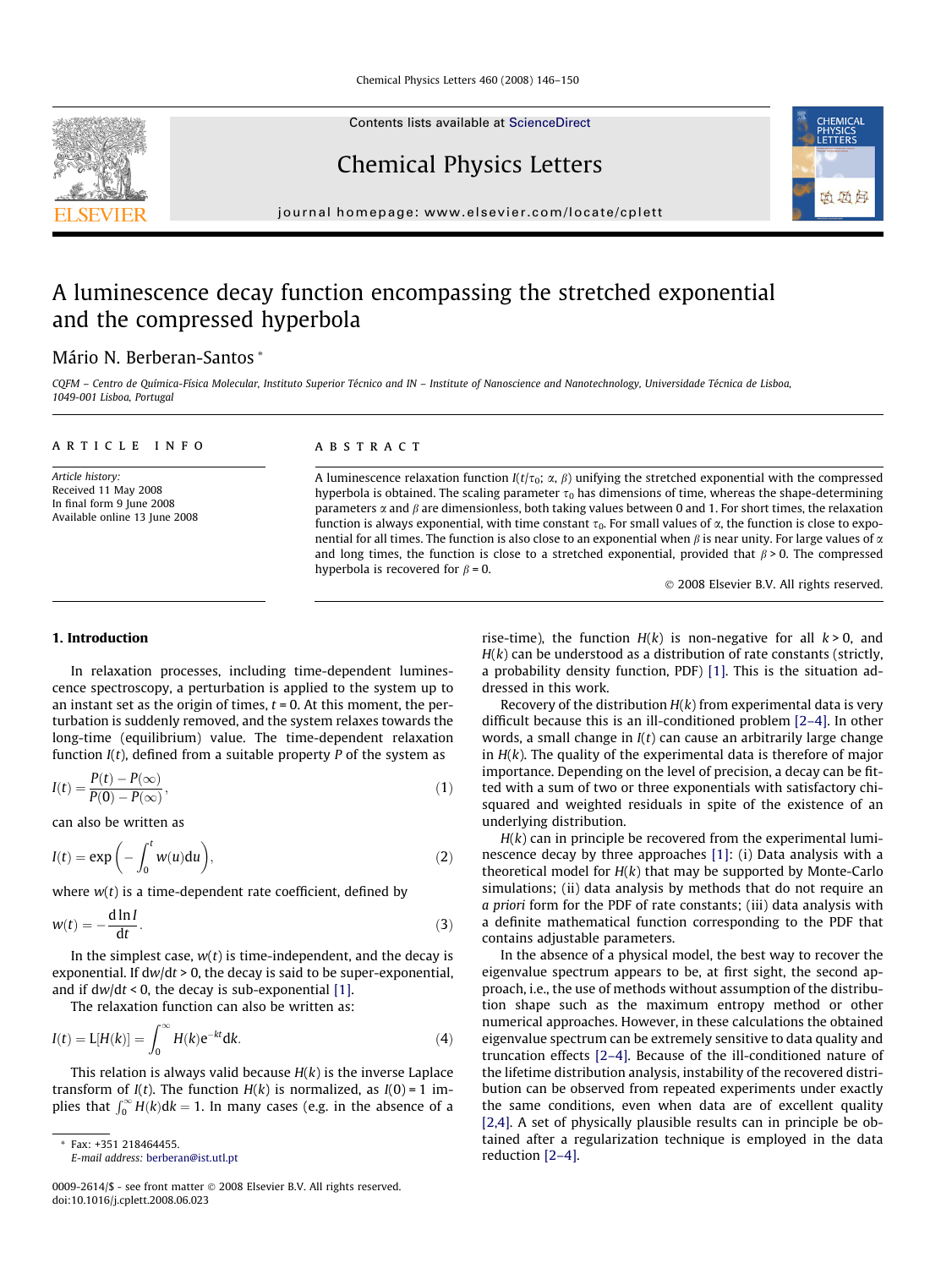<span id="page-1-0"></span>In the third approach, a mathematical function with adjustable parameters that is expected to best describe the distribution is used. The choice is very wide, but some specific empirical functions with a continuous distribution of rate constants enjoy special popularity, such as the stretched-exponential decay function, or decay functions resulting from the Lorentzian and Gaussian PDFs [\[1\]](#page-3-0). In addition to these well-known functions, further generalizations of the exponential decay function deserve attention [\[1\].](#page-3-0) A new generalization that unifies the stretched exponential with the compressed hyperbola is the subject of this work.

A simple form of the inverse Laplace transform of a relaxation function can be obtained by the method outlined in [\[5\].](#page-3-0) Briefly, the three following equations can be used for the computation of  $H(k)$  from  $I(t)$ ,

$$
H(k) = \frac{2}{\pi} \int_0^\infty \text{Re}[I(i\omega)] \cos(k\omega) d\omega \quad k > 0,
$$
 (5)

$$
H(k) = -\frac{2}{\pi} \int_0^\infty \text{Im}[I(i\omega)] \sin(k\omega) d\omega \quad k > 0,
$$
\n(6)

$$
H(k) = \frac{1}{\pi} \int_0^\infty [\text{Re}[I(i\omega)] \cos(k\omega) - \text{Im}[I(i\omega)] \sin(k\omega)] d\omega, \tag{7}
$$

it being understood that  $I(z)$  has no singularities for  $Re(z) > 0$ . Eq. (7) is clearly the semi-sum of Eqs. (5) and (6). While there is no apparent advantage of one of the relations over the others, it turns out that for numerical integration purposes, and depending on the relaxation function and specific values of the respective parameters, some of the relations may lead to large errors whereas the other(s) yield accurate results.

#### 2. Stretched exponential (or Kohlrausch) function

The stretched exponential decay function is given by

$$
I(t) = \exp[-(t/\tau_0)^{\beta}], \tag{8}
$$

where  $0 < \beta \leq 1$ , and  $\tau_0$  is a parameter with the dimensions of time.

In studies of the relaxation of complex systems, the Kohlrausch function is frequently used as a purely empirical decay function, although there are theoretical arguments to justify its relatively common occurrence. In the field of condensed matter luminescence, Eq. (8) has firm grounds on several models of luminescence quenching, namely diffusionless resonance energy transfer by the dipole–dipole mechanism, with  $\beta = \frac{1}{6}, \frac{1}{3}$  and  $\frac{1}{2}$  for one-, two- and three-dimensional systems, respectively [\[6,7\].](#page-3-0) Other rational values of  $\beta$  are obtained for different multipole interactions, e.g.  $\beta = \frac{3}{8}, \frac{3}{10}$ , for the dipole-quadrupole and quadrupole-quadrupole mechanisms in three-dimensions [\[8\]](#page-3-0).

The Kohlrausch decay function is convenient as a fitting function, even in the absence of a model, given that it allows gauging in simple way deviations to the 'canonical' single exponential behaviour through the parameter  $\beta$ . This is precisely how it was introduced in relaxation studies, first by Kohlrausch [\[9\]](#page-3-0) in transient electric phenomena, and then by A. Werner [\[10\]](#page-3-0) in luminescence studies [\[11\]](#page-3-0). The Kohlrausch decay function was also recently used in this way in the analysis of single-molecule fluorescence [\[12\]](#page-3-0) and in the fluorescence lifetime imaging of biological tissues [\[13\]](#page-3-0).

A time-dependent rate coefficient  $w(t)$  can be defined for the Kohlrausch decay function by using Eq. [\(3\):](#page-0-0)

$$
w(t) = \frac{\beta}{\tau_0} \left(\frac{t}{\tau_0}\right)^{\beta - 1},\tag{9}
$$

where  $0 < \beta \leq 1$ . After Williams and Watts [\[14\]](#page-3-0), the Kohlrausch decay function is often called the 'slower-than-exponential' (with respect to an exponential of lifetime  $\tau_0$ ) function. Although subexponential, this is however somewhat of a misnomer, as a most characteristic aspect of the function is precisely the existence of two regimes: a faster-than-exponential (with respect to an exponential of lifetime  $\tau_0$ ) initial decay (indeed, the rate constant is infinite for  $t = 0$ ), and a slower-than-exponential decay (with respect to an exponential of lifetime  $\tau_0$ ) for times longer than  $\tau_0$  [\[15\]](#page-4-0). These two regimes are very marked for small  $\beta$ , but become indistinct as  $\beta \rightarrow 1$ .

The initial, fast decaying part of the Kohlrausch function ( $\beta$  < 1), resulting from a Lévy distribution of rate constants (see below), with its characteristic long tail, is sometimes ignored by using a  $\tau_0$  smaller than the shortest time of observation, and multiplying the decay function by a factor higher than 1, a procedure that invalidates its correct normalization.

The slowing down of the decay rate can be shown explicitly by the time-dependent rate coefficient, Eq. (9). As mentioned, this rate coefficient is initially infinite, which is an unphysical result. In the field of energy transfer in homogeneous media, an initially infinite rate coefficient arises when point particles are assumed. If a distance of closest approach is postulated, then the initial part of the decay becomes exponential, and the decay obeys a stretchedexponential only for longer times [\[15\]](#page-4-0). The stretched exponential decay function is thus necessarily of an approximate nature.

The determination of  $H(k)$  for a given  $I(t)$  amounts to the computation of the respective inverse Laplace transform. The result, first obtained by Pollard [\[16\],](#page-4-0) is

$$
H_{\beta}(k) = \frac{\tau_0}{\pi} \int_0^{\infty} \exp(-k\tau_0 u) \exp[-u^{\beta} \cos(\beta \pi)] \sin[u^{\beta} \sin(\beta \pi)] du.
$$
\n(10)

Equivalent integral representations are obtained from Eqs.  $(5)-(7)$  [\[5\]](#page-3-0):

$$
H_{\beta}(k) = \frac{2\tau_0}{\pi} \int_0^{\infty} \exp\left[-u^{\beta}\cos\left(\frac{\beta\pi}{2}\right)\right] \cos\left[u^{\beta}\sin\left(\frac{\beta\pi}{2}\right)\right]
$$
  
× cos(k $\tau_0 u$ )du]  $(k > 0)$ ,  $(8\pi)$  (11)

$$
H_{\beta}(k) = \frac{2\tau_0}{\pi} \int_0^{\infty} \exp\left[-u^{\beta}\cos\left(\frac{\beta\pi}{2}\right)\right] \sin\left[u^{\beta}\sin\left(\frac{\beta\pi}{2}\right)\right]
$$
  
  $\times \sin(k\tau_0 u)du$  (k > 0),  

$$
H_{\beta}(k) = \frac{\tau_0}{\pi} \int_0^{\infty} \exp\left[-u^{\beta}\cos\left(\frac{\beta\pi}{2}\right)\right] \cos\left[u^{\beta}\sin\left(\frac{\beta\pi}{2}\right) - k\tau_0 u\right] du.
$$
 (13)

For  $\beta$  = 1, one has of course  $H_1(k) = \delta(k - 1/\tau_0)$ . For  $\beta \neq 1$ ,  $H_\beta(k)$ can be expressed in terms of elementary functions only for  $\beta = 1/$ 2 [\[16\]](#page-4-0),

$$
H_{1/2}(k) = \frac{\tau_0}{2\sqrt{\pi}(k\tau_0)^{3/2}} \exp\left(-\frac{1}{4k\tau_0}\right).
$$
 (14)

A relatively simple form for  $\beta = 1/4$  displaying the correct asymptotic behavior for large  $k$  is also known [\[17\],](#page-4-0)

$$
H_{1/4}(k) = \frac{\tau_0}{8\pi (k\tau_0)^{5/4}} \int_0^\infty u^{-3/4} \exp\left[-\frac{1}{4}\left(\frac{1}{\sqrt{k\tau_0 u}} + u\right)\right] du.
$$
 (15)

The probability density function associated to the Kohlrausch decay function is plotted in [Fig. 1](#page-2-0) for selected values of the parameter  $\beta$ .

As mentioned, the stretched exponential decay function has an undesirable short-time behavior (infinite initial rate, faster-thanexponential decay for short times). For this reason, a modified form was proposed [\[15\]](#page-4-0)

$$
I(t) = \exp\left[\alpha^{\beta} - \left(\alpha + \frac{t}{\tau_0}\right)^{\beta}\right],\tag{16}
$$

where  $\alpha$  is a non-negative dimensionless parameter. The timedependent rate coefficient is in this case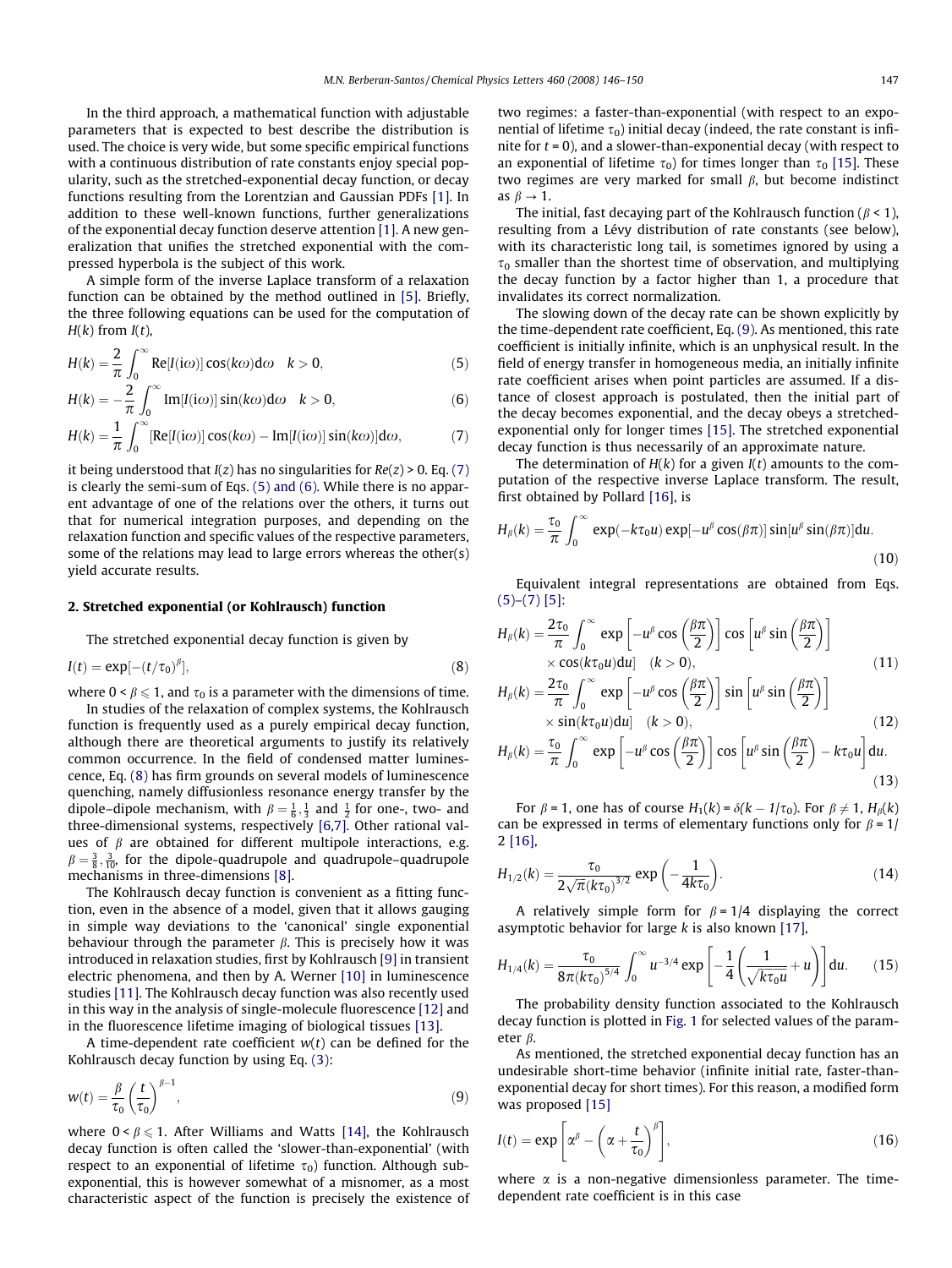<span id="page-2-0"></span>

Fig. 1. Distribution of rate constants (probability density function) for the stretched exponential (or Kohlrausch) relaxation function [\[15\].](#page-4-0) The number next to each curve is the respective  $\beta$ .

$$
w(t) = \frac{\frac{\beta}{\tau_0}}{\left(\alpha + \frac{t}{\tau_0}\right)^{1-\beta}}.\tag{17}
$$

## 3. Compressed hyperbola (or Becquerel) function

The first quantitative studies of the time evolution of luminescence (following flash excitation), were carried out by Edmond Becquerel [\[18\]](#page-4-0). The functions used by this author for the description of the experimental decays already included an exponential of time, and also a sum of two such exponentials [\[18\].](#page-4-0) Becquerel also noticed that for some of his experimental systems (with inorganic solids), an empirical decay function of the form

$$
I(t) = \frac{1}{(1+at)^2},
$$
\n(18)

gave better fits than a sum of two exponentials. Later on, he proposed a more general equation in the form  $I^{m}(t + a) = b$  that can be rewritten as

$$
I(t) = \frac{1}{(1+at)^p},
$$
\n(19)

with  $p$  taking values between 1 and 2 [\[19\]](#page-4-0).

This function that decays faster than a hyperbola (for which  $p = 1$ ) can be called *compressed hyperbola*. Owing to Becquerel pioneering studies, this function is also called the Becquerel decay function [\[19\]](#page-4-0). The Becquerel decay function can be rewritten as [\[19\]](#page-4-0),

$$
I(t) = \frac{1}{\left(1 + \alpha \frac{t}{\tau_0}\right)^{\frac{1}{2}}},\tag{20}
$$

where  $0 \le \alpha \le 1$ . The restriction  $p \le 2$  is thus lifted. Values of  $\alpha$  outside the range defined yield unphysical results: for  $\alpha \leq 1$  the integrated intensity (total intensity) diverges, and for  $\alpha < 0$  the intensity becomes zero at a finite value of t.

The corresponding time-dependent rate coefficient is [\[19\]](#page-4-0)

$$
w(t) = \frac{\frac{1}{\tau_0}}{1 + \alpha \frac{t}{\tau_0}}.\tag{21}
$$

The Becquerel decay function possesses a simple inverse Laplace transform [\[19\],](#page-4-0)

$$
H(k) = \frac{\tau_0}{\alpha \Gamma(\frac{1}{\alpha})} \left(\frac{k \tau_0}{\alpha}\right)^{\frac{1}{\alpha}-1} \exp\left(-\frac{k \tau_0}{\alpha}\right),\tag{22}
$$



Fig. 2. Distribution of rate constants (probability density function) for the compress hyperbola (or Becquerel) relaxation function. The number next to each curve is the respective a.

which is a Gamma distribution, and whose mean and standard deviwhich is a damma distribution, and whose fiear and standard deviation are  $1/\tau_0$  and  $\sqrt{\alpha}/\tau_0$ , respectively. This probability density function is plotted in Fig. 2 for selected values of the parameter  $\alpha$ . For  $\alpha$  = 1, the distribution of rate constants is exponential. On the other hand, for  $\alpha$  sufficiently close to 0, the rate constant distribution becomes a relatively narrow normal (Gaussian) distribution with mean and standard deviation given by the previous expressions. When  $\alpha \rightarrow 0$ , the standard deviation goes to zero, and the distribution becomes  $\delta(k - \frac{1}{\tau_0})$ .

The Becquerel decay is initially exponential,

$$
I(t) = \exp\left(-\frac{t}{\tau_0}\right),\tag{23}
$$

and the initial decay rate is always finite. This short-time behavior is more realistic than that displayed by the primitive Kohlrausch function, but is shared by the modified Kohlrausch function mentioned.

The Becquerel function is a quite flexible decay function, although its less direct relation to the exponential decay has limited its use up to now mainly to the luminescence of phosphors [\[19\]](#page-4-0). Nevertheless, there are some applications in fluorescence. For instance, Wlodarczyk and Kierdaszuk [\[20\]](#page-4-0) showed that it provides good fits for fluorescence decays that slightly depart from the exponential behavior, implying a relatively narrow distribution of decay times around a mean value. A general view of the broad range of applications of the Becquerel relaxation function is given by Whitehead et al. [\[21\].](#page-4-0)

## 4. A more general decay function

Comparison of Eqs. (17) and (21) suggests a time-dependent rate coefficient encompassing both the stretched exponential and the compressed hyperbola,

$$
w(t) = \frac{\frac{1}{\tau_0}}{\left(1 + \alpha \frac{t}{\tau_0}\right)^{1-\beta}},\tag{24}
$$

where  $\alpha$  and  $\beta$  are dimensionless parameters. Indeed, with this rate coefficient Eq. [\(2\)](#page-0-0) yields

$$
I(t) = \exp\left[\frac{1 - \left(1 + \alpha \frac{t}{\tau_0}\right)^{\beta}}{\alpha \beta}\right],
$$
\n(25)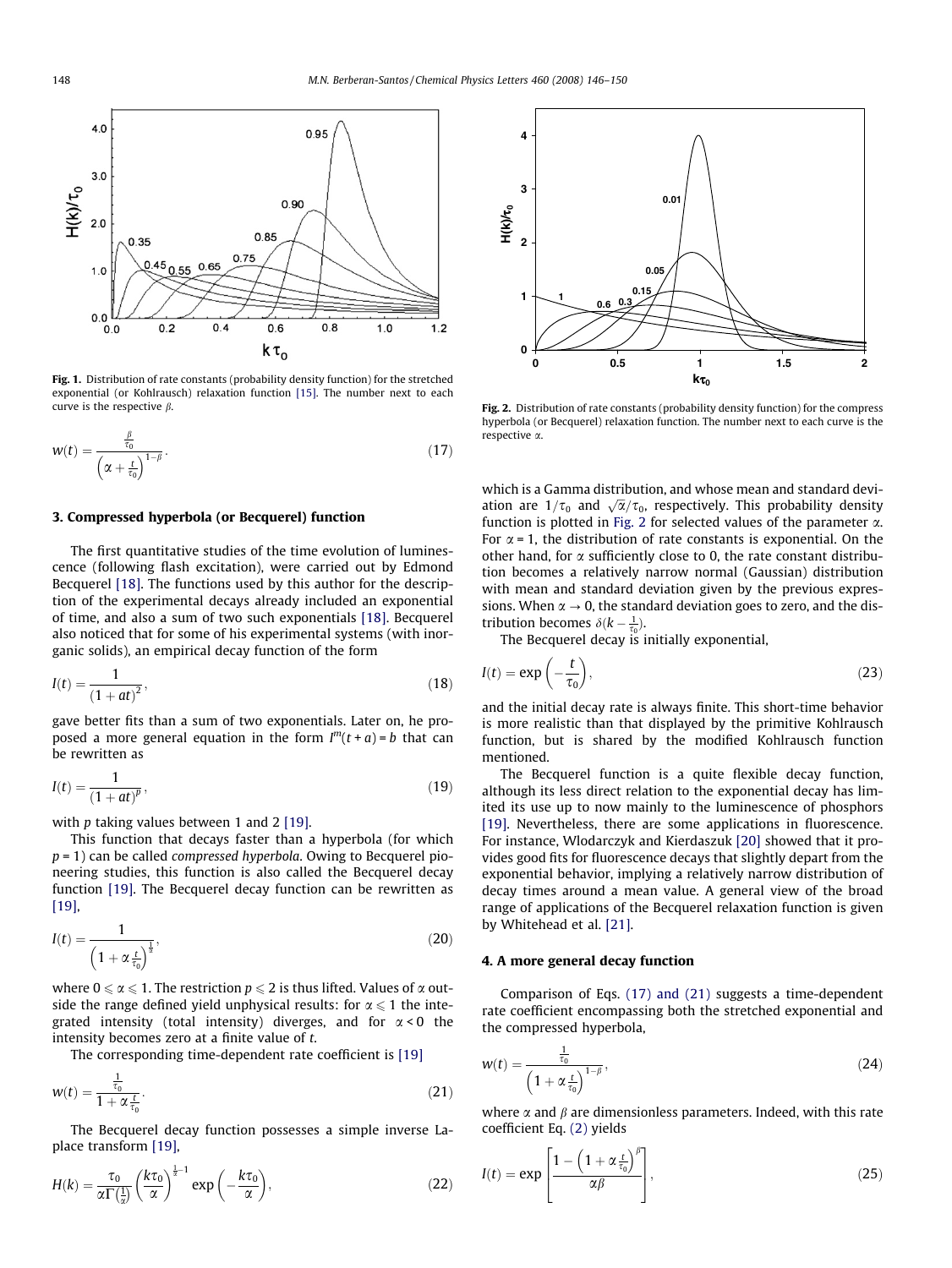<span id="page-3-0"></span>which for short times reduces to an exponential function with lifetime  $\tau_0$ , cf. Eq. [\(24\)](#page-2-0). For very small  $\alpha$ , and irrespective of  $\beta$ , the decay is also close to single exponential for all times.

On the other hand, this relaxation function gives, for sufficiently long times (how long they need to be depends on  $\alpha$ ) the stretched exponential form,

$$
I(t) = \exp\left[-\left(\frac{t}{\tau_0'}\right)^{\beta}\right],\tag{26}
$$

with

$$
\tau_0' = \frac{(\alpha \beta)^{1/\beta}}{\alpha} \tau_0,\tag{27}
$$

except for  $\beta$  = 0, where Eq. [\(25\)](#page-2-0) becomes for all times

$$
I(t) = \frac{1}{\left(1 + \alpha \frac{t}{t_0}\right)^{1/\alpha}},\tag{28}
$$

which is the compressed hyperbola function if  $0 < \alpha < 1$ , and the stretched hyperbola function if  $\alpha$  > 1 (in the last case the integrated decay diverges).

The function given by Eq. [\(25\)](#page-2-0) encompasses thus the stretched exponential and the compressed hyperbola relaxation functions in a much simpler manner than that of a previous proposal [\[19\]](#page-4-0).

The distribution of rate constants corresponding to Eq. [\(25\)](#page-2-0) can be obtained by means of Eqs. [\(5\)–\(7\)](#page-1-0), with

$$
Re[I(i\omega)] = exp\left[\frac{1 - \rho^{\beta} \cos(\beta \theta)}{\alpha \beta}\right] cos\left(\frac{\rho^{\beta} \sin(\beta \theta)}{\alpha \beta}\right),
$$
 (29)

$$
\text{Im}[I(i\omega)] = -\exp\left[\frac{1-\rho^{\beta}\cos(\beta\theta)}{\alpha\beta}\right]\sin\left(\frac{\rho^{\beta}\sin(\beta\theta)}{\alpha\beta}\right),\tag{30}
$$

where

$$
\rho = \sqrt{1 + \left(\frac{\alpha \omega}{\tau_0}\right)^2},\tag{31}
$$

and

$$
\theta = \arctan\left(\frac{\alpha \omega}{\tau_0}\right). \tag{32}
$$

The probability density function of rate constants,  $H_{\alpha\beta}(k)$ , obtained by numerical integration [\[22\]](#page-4-0), is shown in Figs. 3 and 4 for selected values of the parameters.



Fig. 3. Distribution of rate constants (probability density function) for the general relaxation function, Eq. [\(25\)](#page-2-0), as a function of both k and parameter  $\beta$ . The parameter  $\alpha$  is fixed at 1.



Fig. 4. Distribution of rate constants (probability density function) for the general relaxation function, Eq. [\(25\)](#page-2-0), as a function of both k and parameter  $\beta$ . The parameter  $\alpha$  is fixed at 0.01.

In Fig. 3, parameter  $\alpha$  is fixed at 1. It is seen that the probability density function  $H_{1\beta}(k)$  already closely follows the trend with  $\beta$  displayed by the stretched exponential one, compare [Fig. 1.](#page-2-0)

In Fig. 4, parameter  $\alpha$  is fixed at 0.01. It is seen that the probability density function  $H_{0.01\beta}(k)$  is always narrow and peaks at  $k = 1$ , irrespective of  $\beta$ , being nearly Gaussian for  $\beta$  close to 0 and approaching  $\delta(k\tau_0 - 1)$  as  $\beta \to 1$ .

### 5. Conclusions

A relaxation function  $I(t/\tau_0; \alpha, \beta)$  unifying the stretched exponential with the compressed hyperbola was obtained, Eq. [\(25\),](#page-2-0) and its properties studied. The scaling parameter  $\tau_0$  has dimensions of time, whereas the shape-determining parameters  $\alpha$  and  $\beta$  are dimensionless, with  $1 > \alpha > 0$  and  $1 > \beta > 0$ . For short times, the relaxation function is always exponential, with time  $\tau_0$ . For small values of  $\alpha$ , the function is close to exponential for all times, irrespective of  $\beta$ . The function is also close to an exponential when  $\beta$  is near unity, irrespective of  $\alpha$ . For large values of  $\alpha$  and long times, the function is close to a stretched exponential, provided  $\beta$  > 0. The compressed hyperbola is recovered for  $\beta$  = 0.

The interest of function  $I(t/\tau_0; \alpha, \beta)$  results from three aspects: Firstly, it has a simple mathematical form, appropriate for data fitting; Secondly, it demonstrates the continuity between two apparently disparate relaxation functions, the stretched exponential and the compressed hyperbola; Thirdly, and finally, it can in principle be used to describe a class of complex relaxations processes with unimodal distributions that do not follow exactly neither the stretched exponential nor the compressed hyperbolic laws.

#### References

- [1] M.N. Berberan-Santos, B. Valeur, J. Lumin. 126 (2007) 263.
- [2] D.R. James, W.R. Ware, Chem. Phys. Lett. 120 (1985) 455.
- [3] Y.S. Liu, W.R. Ware, J. Phys. Chem. 97 (1993) 5980.
- [4] B. Mollay, H.F. Kauffmann, in: R. Richert, A. Blumen (Eds.), Disorder Effects on Relaxational Processes, Springer, Berlin, 1994, p. 509.
- M.N. Berberan-Santos, J. Math. Chem. 38 (2005) 165.
- [6] T. Förster, Z. Naturforsch. 4a (1949) 321.
- [7] B.Y. Sveshnikov, V.I. Shirokov, Opt. Spectrosc. 12 (1962) 576.<br>[8] M. Inokuti, F. Hiravama, I. Chem. Phys. 43 (1965) 1978.
- [8] M. Inokuti, F. Hirayama, J. Chem. Phys. 43 (1965) 1978.
- [9] R. Kohlrausch, Ann. Phys. Chem. (Poggendorff) 91 (1854) 179.
- [10] A. Werner, Ann. Phys. (Leipzig) 24 (1907) 164.
- [11] M.N. Berberan-Santos, E.N. Bodunov, B. Valeur, Ann. Phys. (Berlin) 17 (2008) 460.
- [12] J. Lee, J. Lee, M. Lee, K.-J.-B. Lee, D.-S. Ko, Chem. Phys. Lett. 394 (2004) 49.
- [13] J. Siegel et al., Appl. Opt. 42 (2003) 2995.
- [14] G. Williams, D.C. Watts, Trans. Faraday Soc. 66 (1970) 80.